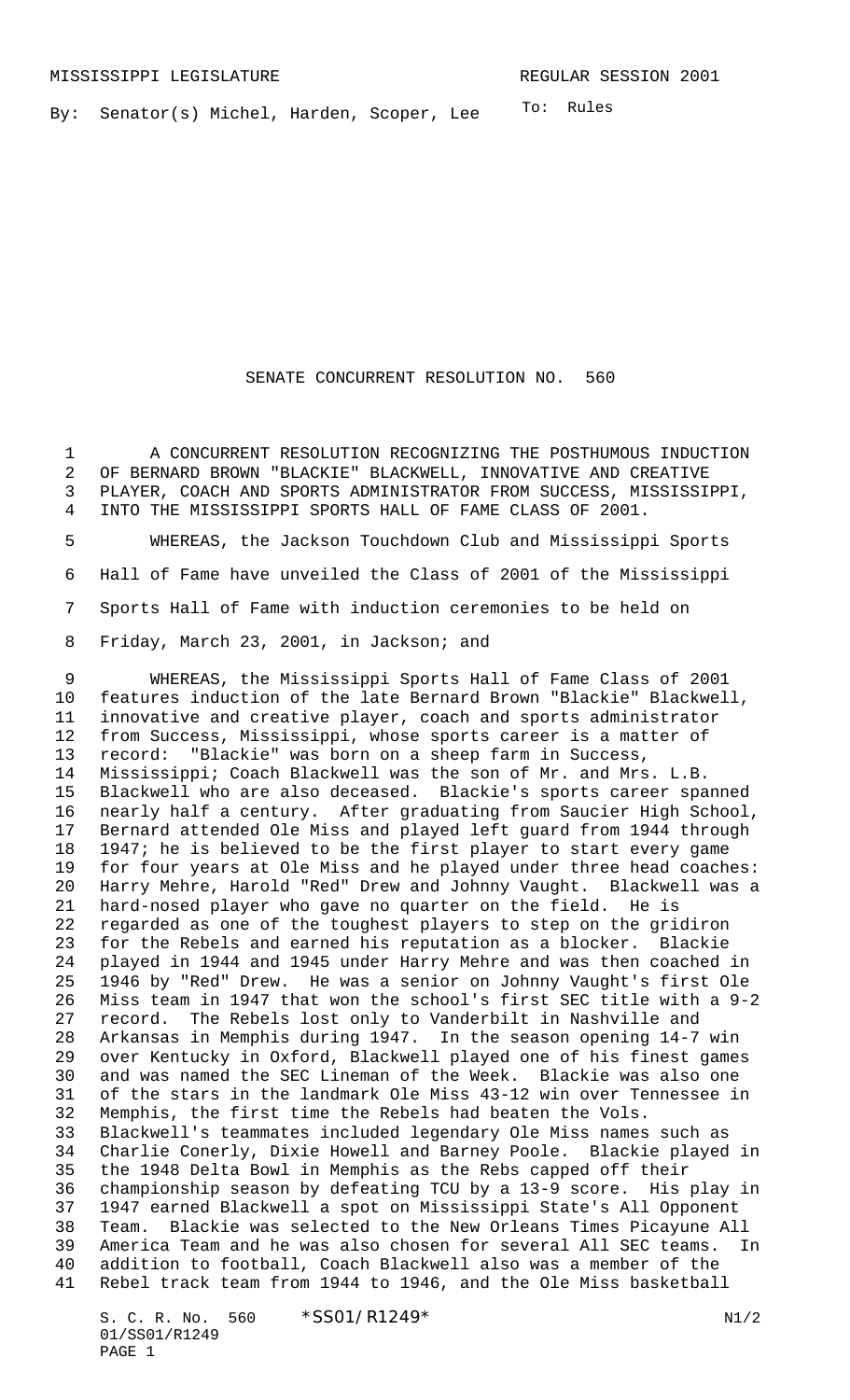team from 1944 to 1945. He served as vice president of the M Club from 1945 to 1946 and was president of the Health and Physical Education Club for two years. Invited to play in the 1947 Blue Gray Game in Montgomery, Alabama, Bernard instead signed a professional football contract with the New York Giants in early 1948. He shocked many friends and family when he opted to enter the coaching profession. At the tender age of 21, Blackwell became the youngest head football coach in the nation at the junior college level when he was named as the football mentor at Northwest Junior College in Senatobia. After two seasons at Northwest, Coach Blackwell was hired as head football and track coach at West Tallahatchie High School in Webb, Mississippi. From 1950 to 1956, he led West Tallahatchie to football and track district championships. In 1952, he was selected as an assistant All Star coach in the Mississippi High School All Star football game, the first year high school coaches were allowed to coach rather than college coaches. The year 1954 was a milestone year for Coach Blackwell as he was named Coach of the Year by the Delta Valley Conference. He also used his sports administration talents to help form the Mississippi Association of Coaches (MAC), an organization that he devoted his life to during and after his coaching career. He was chosen as a member of the MAC's Board of Directors until 1963, when he was named as Executive Director. He guided the MAC from 1963 until 1991, an amazing 28 years of dedication to the group that is one of the leading coaching associations in America. The year 1954 was also the season in which Coach Blackwell made his West Tallahatchie team scrimmage at 69 half time when they played poorly in the first half during a<br>70 Thanksgiving Day game with Batesville High School. In 1956, Coach 70 Thanksgiving Day game with Batesville High School. Blackwell left West Tallahatchie to become assistant football coach and head baseball coach at Greenville High School. The Greenville athletic program was one of the best in the South in the old Big Eight Conference. With Blackie on the sidelines, 75 Greenville won the 1957 and 1958 Big Eight football titles. His<br>76 baseball teams won two district, two North Mississippi and two baseball teams won two district, two North Mississippi and two American Legion District crowns. Coach Blackwell departed the Delta after the 1958 season as he was hired as head football coach on the Coast at Pascagoula High. Just one season later, Blackie arrived at Mississippi College in Clinton where he served as assistant football coach and Associate Professor of Education. The Choctaws improved in one season from 0-8 in 1958 to 7-2 in 1959, partly due to Blackie's no-nonsense style of coaching and discipline. Mississippi College and Clinton would soon become his adopted home as he spent the rest of his career on or around the Choctaw campus. Blackwell soon settled into his two passions in life--working at Mississippi College and serving as Executive Director of the MAC. Blackie's first increased membership in the organization to effectively carry out new proposals and fresh ideas. Membership in the MAC grew from 300 in 1963, when he took over as Executive Director, to nearly 2,000 plus. The loyalty of Blackwell to his coaching brethren was a key to the MAC's unprecedented growth. He also solicited and received corporate sponsorships for MAC and related events, thus broadening the financial base of the group. His hands-on innovative style surfaced while molding the future of the MAC. Under his leadership, the MAC created programs that had not been seen in 98 other coaching associations in the nation. The MAC adopted and<br>99 funded a Memorial Athletic Benefit and Permanent Disability Pla funded a Memorial Athletic Benefit and Permanent Disability Plan

S. C. R. No. 560 \*SS01/R1249\* 01/SS01/R1249 PAGE 2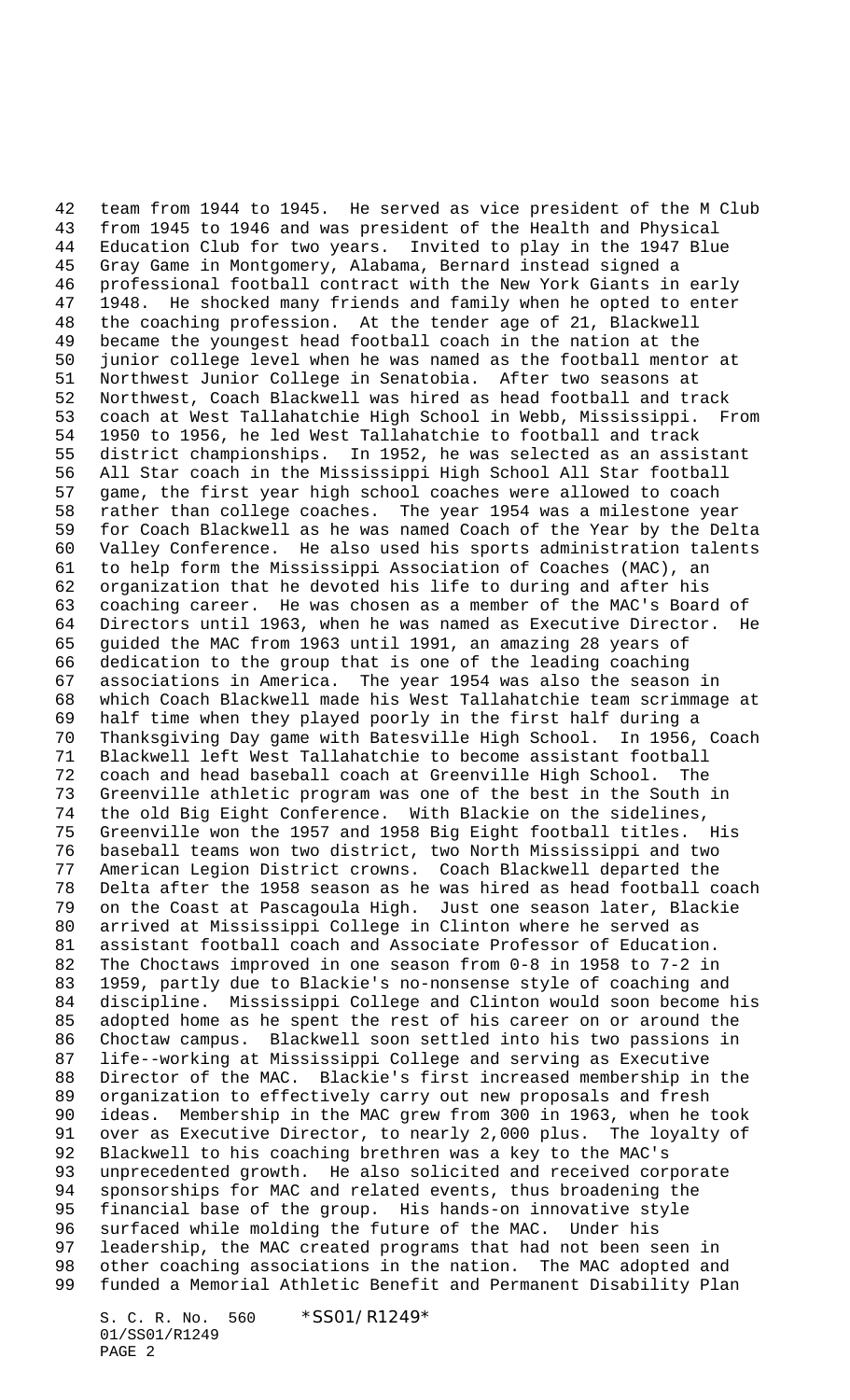which has paid off temporary and permanent disability plus death claims. The MAC established the first athletic training workshop for high school and college students in the United States. The association also supported the adoption of a program to determine state championships in high school football and established a permanent job and coaching career file for coaches. Coach Blackwell and the MAC established a Coaches Hall of Fame, which held its first class induction in 1973, and is an annual MAC event. He served as Chairman of the MAC Hall of Fame Selection Committee. In addition to the Hall of Fame, an entire award program was created for high school and junior college coaches for all sports. The MAC under Blackie expanded football and basketball clinics and added baseball, softball, soccer, track, cross-county, tennis and athletic administration. The group sponsored and supported educational programs in sports medicine, nutrition, drug abuse and athletic training and also established the first college credit program for clinic attendance on a statewide level. Cross-country running was adopted by the Mississippi High School Activities Association at the urging of Blackwell and his legion of coaches. The MAC, under Coach Blackwell, assumed sponsorship of the All Star Football, Basketball, Softball and Soccer games. The association lobbied the Mississippi Legislature for an indoor track facility for the Mississippi Coliseum and for funding of the Governor's Council on Physical Fitness and Sports. Coach Blackwell and the MAC supported efforts to have Mississippi adopt the "no pass--no play" rule for academic and athletic eligibility. With the support of the MAC, he also chaired a committee to establish "National Coaches Day." Coach Blackwell's influence spread nationally as he was a charter member in 1965 of the National High School Athletic Coaches Association and served on that group's Board of Directors from 1980 to 1986. He served as Chairman on the State Coaches Association of Executive Secretaries for a five-year term and helped establish the first college credit program for clinic attendance on a national level, similar to what he had accomplished for Mississippi. In the late 1980's, Coach Blackwell continued to promote and highlight athletic events as he was the Mississippi Chairman to create the Mississippi/Alabama Shrine All-Star Football Game which is annually played in Mobile, Alabama, to benefit the Shriners Burned and Crippled Children Program. The game recently celebrated its 13th anniversary. He negotiated the contract for the Mississippi/Alabama All-Star Basketball Game to be played on a home and home basis. The Mississippi/Alabama hoops contest recently celebrated its 10th anniversary. Without a doubt, Coach Bernard Blackwell has made a permanent mark on the history of Mississippi athletics. In 1994, the Mississippi High School All-Star Game, once operated by the Jackson Touchdown Club and now sponsored solely by the MAC, was named after Coach Blackwell posthumously. Behind the scenes, Blackie made major changes in athletics administration and forged strong bonds between coaches, players, fans and families of all athletic phases. In 1972, when his coaching and teaching days came to a close at Mississippi College, the school named him assistant to the President. In 1976, he was chosen as National Director of Alumni Affairs for Mississippi College, a position he held until his death in 1993. During his 12-year tenure as Director of the MC Annual Fund, the number of contributors more than doubled and donations increased from \$150 Thousand Dollars to

S. C. R. No. 560 \*SS01/R1249\* 01/SS01/R1249 PAGE 3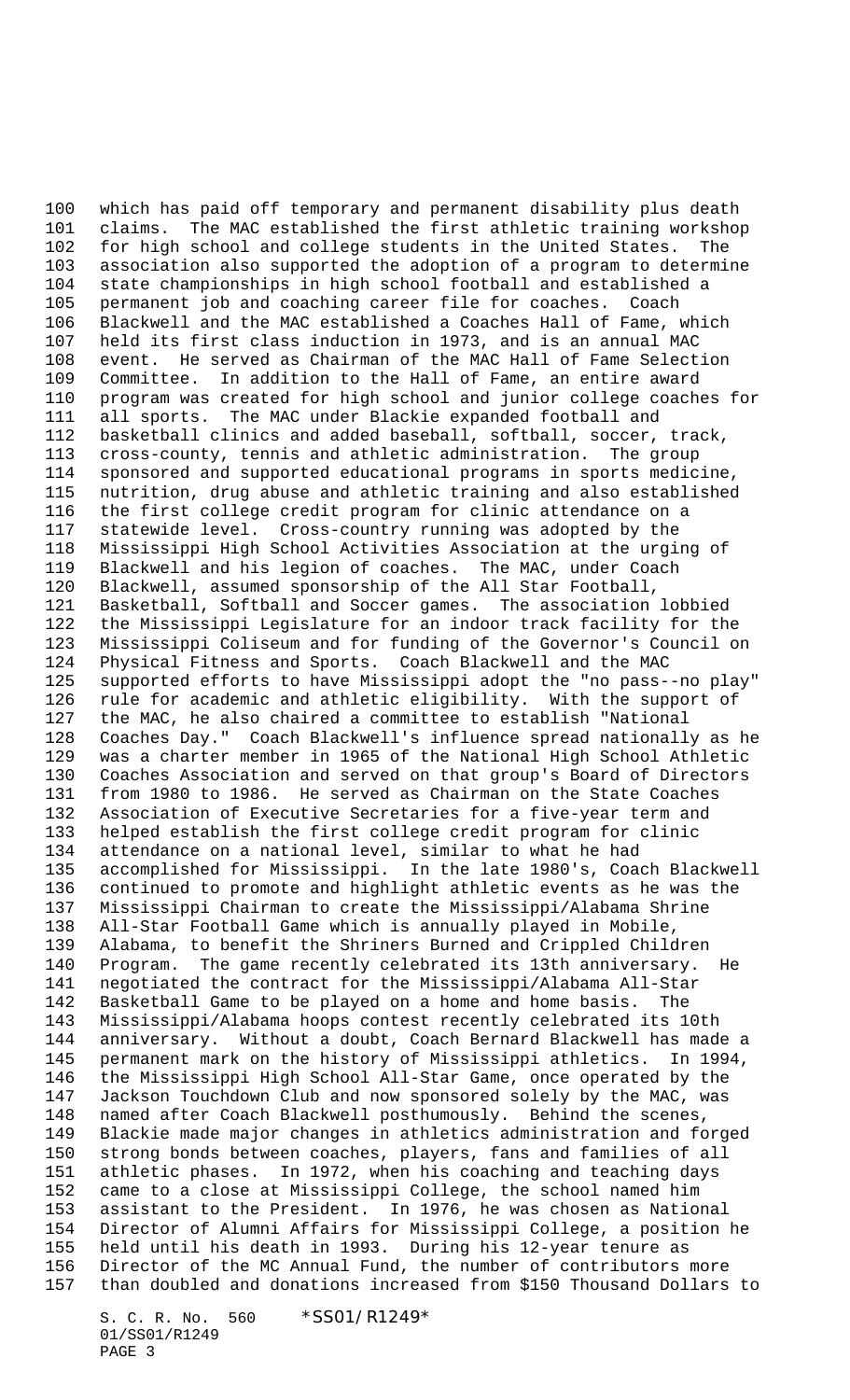more than \$1 Million Dollars annually. Coach Blackwell was the coordinator of the committee to build Moody Adams Field House and Robinson-Hale Stadium, facilities still in active use today. Similar to the MAC, Blackie established the Mississippi College Sports Hall of Fame along with an endowment fund and the Hillman College--MP&L Berry Endowed Scholarship. He served as secretary and advisor for the MC Booster Club and coordinated the first ever All-Star cheerleader clinics. The cheerleader clinics are now nationally known at MC and have an annual attendance well above 500. Coach Blackwell had a number of professional, civic and religious affiliations. He was a member of the Clinton United Methodist Church where he served as a lay leader of the Jackson District. He was a three-term Chairman of the church's administrative board, was President of Methodist Men and was the Superintendent of Sunday School. Blackie also belonged to the Morrison Heights Baptist Church where he worked for two years as Chairman of the church's building and grounds. He was President of the PTA at Clinton High School, a member of the Clinton Chamber of Commerce, and served a term, from 1962 to 1963, as President of the Clinton Youth Council. Coach Blackwell also assisted in establishing the first Magnolia State Games, now played in Meridian, through his relationship with the Governor's Council on Physical Fitness and Sports, a group he helped organize. He was a member of the Central Mississippi Chapter of the National Football Foundation and Hall of Fame and was Vice President of this group from 1984 through 1986. Coach Blackwell has received numerous Distinguished Service Awards from various groups such as the Clinton Chamber of Commerce (1965), the National High School Athletic Coaches Association (1969 and 1973) and the MAC (1976). He was honored with the Contribution to Amateur Football Award by the Central Mississippi Chapter of the NFFHOF in 1973 and was the Clinton Chamber of Commerce Man of the Year in 1962. The Clinton Junior Chamber of Commerce bestowed upon him the Mississippi Sportsman of the Year Award in 1971. Mississippi College has presented Coach Blackwell with a number of distinctions including the National Alumni Association's Certificate of Appreciation in 1984, the National M Club's Certificate of Appreciation in 1985, and the prestigious 1991 Order of the Golden Arrow which is awarded to a non-alumnus for outstanding professional achievement, exceptional performance and leadership. In 1987, the National High School Athletic Coaches Association honored Blackie once again with the group's highest award they can present: the Dwight Keith Award. During his lifetime, Bernard received honors and accolades for distinguished service and sportsmanship on 14 different occasions from 11 separate organizations. With his MSHOF induction, this is the third Hall of Fame membership for Coach Blackwell. He was inducted into the MAC Coaches Hall of Fame in 1980 and the Mississippi College Athletic Hall of Fame in 1991, ironically, two of the Halls of Fame he helped to create. Coach Blackwell was known as a showman, gentleman and communicator of the highest order. His public appearance at banquets and other formal events are memorable for his colorful sports jackets, particularly the familiar bright yellow gold Mississippi College Alumni Blazer. His spirit was always upbeat as he provided class dignity to any enterprise, game, banquet, event or any other activity in which he was involved. Coach Blackwell is survived by his wife, the former Mary Catherine Holston. He and Catherine have five sons: Bernard "Bernie" Blackwell, Jr., who lives in

S. C. R. No. 560 \*SS01/R1249\* 01/SS01/R1249 PAGE 4